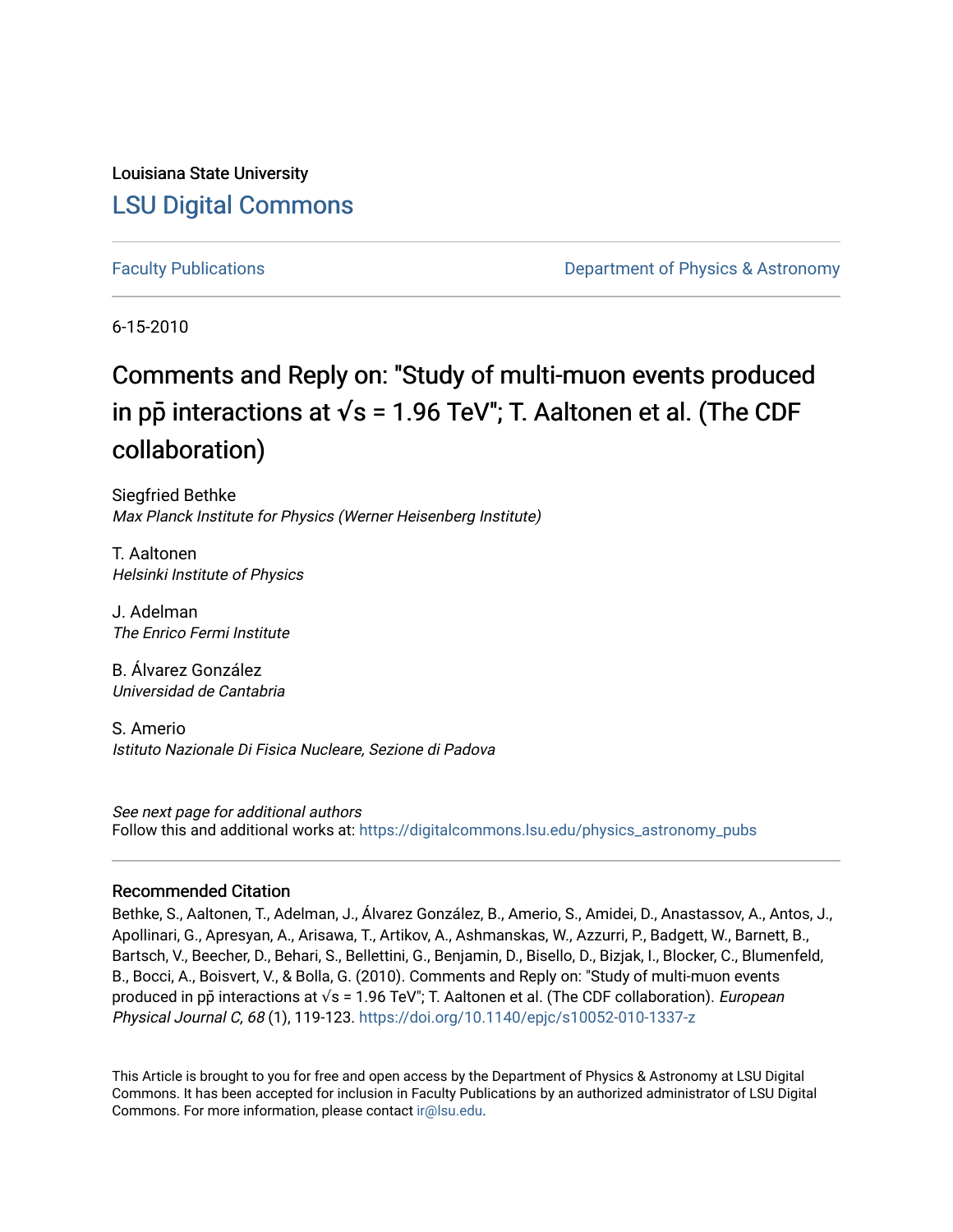### Authors

Siegfried Bethke, T. Aaltonen, J. Adelman, B. Álvarez González, S. Amerio, D. Amidei, A. Anastassov, J. Antos, G. Apollinari, A. Apresyan, T. Arisawa, A. Artikov, W. Ashmanskas, P. Azzurri, W. Badgett, B. A. Barnett, V. Bartsch, D. Beecher, S. Behari, G. Bellettini, D. Benjamin, D. Bisello, I. Bizjak, C. Blocker, B. Blumenfeld, A. Bocci, V. Boisvert, and G. Bolla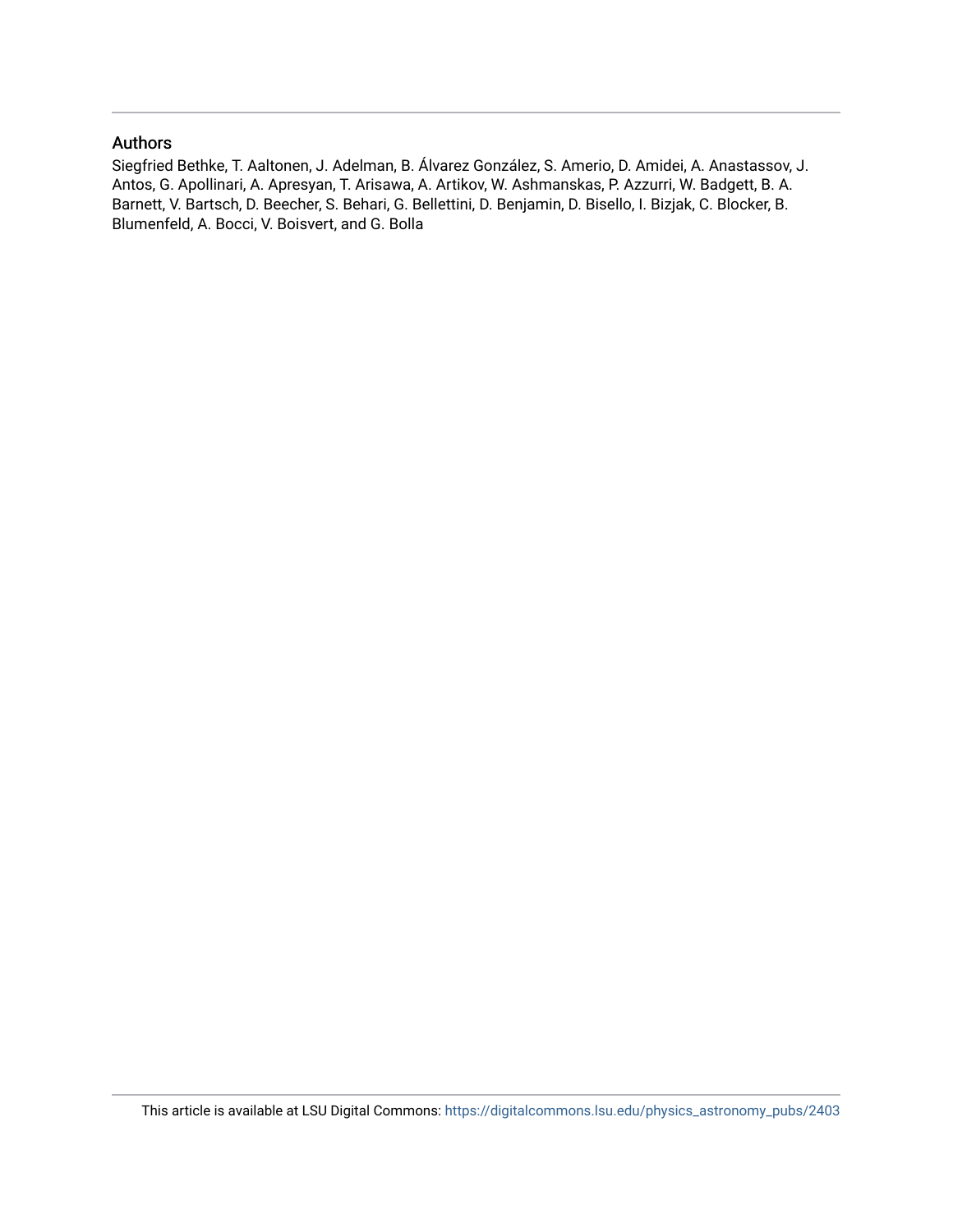Comments and Reply

## **Comments and Reply on: "Study of multi-muon events produced in** *p*  $\bar{p}$  interactions at  $\sqrt{s} = 1.96$  TeV"; T. Aaltonen et al. (The CDF **Collaboration)**

**Siegfried Bethke**[1](#page-3-0),[a](#page-4-0) **Editor-in-Chief, The European Physical Journal C**

**T. Aaltonen<sup>[24](#page-3-0)</sup>, J. Adelman**<sup>[13](#page-3-0)</sup>, B. Álvarez González<sup>[11](#page-3-0)</sup>, S. Amerio<sup>[42,43](#page-3-0)</sup>, D. Amidei<sup>[35](#page-3-0)</sup>, A. Anastassov<sup>[38](#page-3-0)</sup>, J. Antos<sup>[14,15](#page-3-0)</sup>, **G. Apollinari**[18](#page-3-0)**, A. Apresyan**[50](#page-3-0)**, T. Arisawa**[56](#page-4-0)**, A. Artikov**[16](#page-3-0)**, W. Ashmanskas**[18](#page-3-0)**, P. Azzurri**[45,48](#page-3-0)**, W. Badgett**[18](#page-3-0)**, B.A. Barnett**[26](#page-3-0)**, V. Bartsch**[32](#page-3-0)**, D. Beecher**[32](#page-3-0)**, S. Behari**[26](#page-3-0)**, G. Bellettini**[45,46](#page-3-0)**, D. Benjamin**[17](#page-3-0)**, D. Bisello**[42,43](#page-3-0)**, I. Bizjak**[32,](#page-3-0)[o](#page-4-0)**, C. Blocker**[8](#page-3-0)**, B. Blumenfeld**[26](#page-3-0)**, A. Bocci**[17](#page-3-0)**, V. Boisvert**[51](#page-3-0)**, G. Bolla**[50](#page-3-0)**, D. Bortoletto**[50](#page-3-0)**, J. Boudreau**[49](#page-3-0)**, A. Bridgeman**[25](#page-3-0)**, L. Brigliadori**[42](#page-3-0)**, C. Bromberg**[36](#page-3-0)**, E. Brubaker**[13](#page-3-0)**, J. Budagov**[16](#page-3-0)**, H.S. Budd**[51](#page-3-0)**, S. Budd**[25](#page-3-0)**, S. Burke**[18](#page-3-0)**, K. Burkett**[18](#page-3-0)**, G. Busetto**[42,43](#page-3-0)**, P. Bussey**[22](#page-3-0),[h](#page-4-0)**, K.L. Byrum**[3](#page-3-0)**, S. Cabrera**[17](#page-3-0)[,n](#page-4-0)**, C. Calancha**[33](#page-3-0)**, M. Campanelli**[36](#page-3-0)**, F. Canelli**[18](#page-3-0)**, B. Carls**[25](#page-3-0)**, R. Carosi**[45](#page-3-0)**, S. Carrillo**[19,](#page-3-0)[j](#page-4-0) **, B. Casal**[11](#page-3-0)**, M. Casarsa**[18](#page-3-0)**, A. Castro**[6,7](#page-3-0)**, P. Catastini**[45,47](#page-3-0)**, D. Cauz**[53,](#page-3-0)[54](#page-4-0)**, V. Cavaliere**[45,47](#page-3-0)**, S.H. Chang**[27,28,29,30,31](#page-3-0)**, Y.C. Chen**[2](#page-3-0)**, M. Chertok**[9](#page-3-0)**, G. Chiarelli**[45](#page-3-0)**, G. Chlachidze**[18](#page-3-0)**, K. Cho**[27,28,29,30,31](#page-3-0)**, D. Chokheli**[16](#page-3-0)**, J.P. Chou**[23](#page-3-0)**, K. Chung**[12](#page-3-0)**, Y.S. Chung**[51](#page-3-0)**, C.I. Ciobanu**[44](#page-3-0)**, M.A. Ciocci**[45,47](#page-3-0)**, A. Clark**[21](#page-3-0)**, D. Clark**[8](#page-3-0)**, G. Compostella**[42](#page-3-0)**, M.E. Convery**[18](#page-3-0)**, J. Conway**[9](#page-3-0)**, M. Cordelli**[20](#page-3-0)**, G. Cortiana**[42,43](#page-3-0)**, C.A. Cox**[9](#page-3-0)**, D.J. Cox**[9](#page-3-0)**, F. Crescioli**[45](#page-3-0),[46](#page-3-0)**, C. Cuenca Almenar**[9](#page-3-0),[n](#page-4-0)**, J. Cuevas**[11](#page-3-0)[,m](#page-4-0)**, J.C. Cully**[35](#page-3-0)**, D. Dagenhart**[18](#page-3-0)**, M. Datta**[18](#page-3-0)**, T. Davies**[22](#page-3-0)**, P. de Barbaro**[51](#page-3-0)**, M. Dell'Orso**[45,46](#page-3-0)**, L. Demortier**[52](#page-3-0)**, J. Deng**[17](#page-3-0)**, M. Deninno**[6](#page-3-0)**, G.P. di Giovanni**[44](#page-3-0)**, B. Di Ruzza**[53](#page-3-0)[,54](#page-4-0)**, J.R. Dittmann**[5](#page-3-0)**, S. Donati**[45,46](#page-3-0)**, J. Donini**[42](#page-3-0)**, T. Dorigo**[42](#page-3-0)**, J. Efron**[39](#page-3-0)**, R. Erbacher**[9](#page-3-0)**, D. Errede**[25](#page-3-0)**, S. Errede**[25](#page-3-0)**, R. Eusebi**[18](#page-3-0)**, W.T. Fedorko**[13](#page-3-0)**, J.P. Fernandez**[33](#page-3-0)**, R. Field**[19](#page-3-0)**, G. Flanagan**[50](#page-3-0)**, R. Forrest**[9](#page-3-0)**, M.J. Frank**[5](#page-3-0)**, M. Franklin**[23](#page-3-0)**, J.C. Freeman**[18](#page-3-0)**, I. Furic**[19](#page-3-0)**, M. Gallinaro**[52](#page-3-0)**, J. Galyardt**[12](#page-3-0)**, F. Garberson**[10](#page-3-0)**, J.E. Garcia**[21](#page-3-0)**, A.F. Garfinkel**[50](#page-3-0)**, K. Genser**[18](#page-3-0)**, H. Gerberich**[25](#page-3-0)**, D. Gerdes**[35](#page-3-0)**, V. Giakoumopoulou**[4](#page-3-0)**, P. Giannetti**[45](#page-3-0)**, K. Gibson**[49](#page-3-0)**, J.L. Gimmell**[51](#page-3-0)**, C.M. Ginsburg**[18](#page-3-0)**, N. Giokaris**[4](#page-3-0)**, M. Giordani**[53](#page-3-0)[,54](#page-4-0)**, P. Giromini**[20](#page-3-0)**, G. Giurgiu**[26](#page-3-0)**, V. Glagolev**[16](#page-3-0)**, D. Glenzinski**[18](#page-3-0)**, N. Goldschmidt**[19](#page-3-0)**, A. Golossanov**[18](#page-3-0)**, G. Gomez**[11](#page-3-0)**, M. Goncharov**[34](#page-3-0)**, O. González**[33](#page-3-0)**, I. Gorelov**[23](#page-3-0)**, A.T. Goshaw**[17](#page-3-0)**, K. Goulianos**[52](#page-3-0)**, A. Gresele**[42,43](#page-3-0)**, S. Grinstein**[23](#page-3-0)**, J. Guimaraes da Costa**[23](#page-3-0)**, Z. Gunay-Unalan**[36](#page-3-0)**, K. Hahn**[34](#page-3-0)**, S.R. Hahn**[18](#page-3-0)**, B.-Y. Han**[51](#page-3-0)**, J.Y. Han**[51](#page-3-0)**, F. Happacher**[20](#page-3-0)**, M. Hare**[55](#page-4-0)**, R.M. Harris**[18](#page-3-0)**, M. Hartz**[49](#page-3-0)**, K. Hatakeyama**[52](#page-3-0)**, S. Hewamanage**[5](#page-3-0)**, D. Hidas**[17](#page-3-0)**, C.S. Hill**[10,](#page-3-0)[e](#page-4-0)**, A. Hocker**[18](#page-3-0)**, S. Hou**[2](#page-3-0)**, R.E. Hughes**[39](#page-3-0)**, J. Huston**[36](#page-3-0)**, J. Incandela**[10](#page-3-0)**, A. Ivanov**[9](#page-3-0)**, E.J. Jeon**[27,28,29,30](#page-3-0),[31](#page-3-0)**, M.K. Jha**[6](#page-3-0)**, S. Jindariani**[18](#page-3-0)**, W. Johnson**[9](#page-3-0)**, M. Jones**[50](#page-3-0)**, K.K. Joo**[27,28,29,30,31](#page-3-0)**, S.Y. Jun**[12](#page-3-0)**, J.E. Jung**[27,28,29,30,31](#page-3-0)**, D. Kar**[19](#page-3-0)**, Y. Kato**[41](#page-3-0)**, B. Kilminster**[18](#page-3-0)**, D.H. Kim**[27,28,29,30,31](#page-3-0)**, H.S. Kim**[27](#page-3-0),[28,29,30,31](#page-3-0)**, H.W. Kim**[27,28,29,30,31](#page-3-0)**, J.E. Kim**[27,28,29](#page-3-0),[30,31](#page-3-0)**, M.J. Kim**[20](#page-3-0)**, S.B. Kim**[27](#page-3-0),[28,29,30,31](#page-3-0)**, Y.K. Kim**[13](#page-3-0)**, L. Kirsch**[8](#page-3-0)**, S. Klimenko**[19](#page-3-0)**, B. Knuteson**[34](#page-3-0)**, B.R. Ko**[17](#page-3-0)**, D.J. Kong**[27,28,29](#page-3-0),[30,31](#page-3-0)**, J. Konigsberg**[19](#page-3-0)**, A. Korytov**[19](#page-3-0)**, D. Krop**[13](#page-3-0)**, N. Krumnack**[5](#page-3-0)**, M. Kruse**[17](#page-3-0)**, V. Krutelyov**[10](#page-3-0)**, N.P. Kulkarni**[57](#page-4-0)**, Y. Kusakabe**[56](#page-4-0)**, S. Kwang**[13](#page-3-0)**, A.T. Laasanen**[50](#page-3-0)**, S. Lami**[45](#page-3-0)**, R.L. Lander**[9](#page-3-0)**, K. Lannon**[39](#page-3-0)[,l](#page-4-0) **, G. Latino**[45,47](#page-3-0)**, I. Lazzizzera**[42,43](#page-3-0)**, H.S. Lee**[13](#page-3-0)**, S. Leone**[45](#page-3-0)**, M. Lindgren**[18](#page-3-0)**, A. Lister**[9](#page-3-0)**, D.O. Litvintsev**[18](#page-3-0)**, M. Loreti**[42,43](#page-3-0)**, L. Lovas**[14,15](#page-3-0)**, D. Lucchesi**[42,43](#page-3-0)**, P. Lukens**[18](#page-3-0)**, G. Lungu**[52](#page-3-0)**, R. Lysak**[14,15](#page-3-0)**, R. Madrak**[18](#page-3-0)**, K. Maeshima**[18](#page-3-0)**, K. Makhoul**[34](#page-3-0)**, T. Maki**[24](#page-3-0)**, P. Maksimovic**[26](#page-3-0)**, A. Manousakis-Katsikakis**[4](#page-3-0)**, F. Margaroli**[50](#page-3-0)**, C.P. Marino**[25](#page-3-0)**, V. Martin**[22](#page-3-0)[,i](#page-4-0) **, R. Martínez-Ballarín**[33](#page-3-0)**, M. Mathis**[26](#page-3-0)**, P. Mazzanti**[6](#page-3-0)**, P. Mehtala**[24](#page-3-0)**, P. Merkel**[50](#page-3-0)**, C. Mesropian**[52](#page-3-0)**, T. Miao**[18](#page-3-0)**, N. Miladinovic**[8](#page-3-0)**, R. Miller**[36](#page-3-0)**, C. Mills**[23](#page-3-0)**, A. Mitra**[2](#page-3-0)**, G. Mitselmakher**[19](#page-3-0)**, N. Moggi**[6](#page-3-0)**, C.S. Moon**[27,28,29,30,31](#page-3-0)**, R. Moore**[18](#page-3-0)**, A. Mukherjee**[18](#page-3-0)**, R. Mumford**[26](#page-3-0)**, M. Mussini**[6,7](#page-3-0)**, J. Nachtman**[18](#page-3-0)**, I. Nakano**[40](#page-3-0)**, A. Napier**[55](#page-4-0)**, V. Necula**[17](#page-3-0)**, O. Norniella**[25](#page-3-0)**, E. Nurse**[32](#page-3-0)**, S.H. Oh**[17](#page-3-0)**, Y.D. Oh**[27,28,29](#page-3-0),[30,31](#page-3-0)**, I. Oksuzian**[19](#page-3-0)**, T. Okusawa**[41](#page-3-0)**, R. Orava**[24](#page-3-0)**, S. Pagan Griso**[42,43](#page-3-0)**, E. Palencia**[18](#page-3-0)**, V. Papadimitriou**[18](#page-3-0)**, A.A. Paramonov**[13](#page-3-0)**, B. Parks**[39](#page-3-0)**, G. Pauletta**[53,](#page-3-0)[54](#page-4-0)**, M. Paulini**[12](#page-3-0)**, D.E. Pellett**[9](#page-3-0)**, A. Penzo**[53](#page-3-0)**, T.J. Phillips**[17](#page-3-0)**, G. Piacentino**[45](#page-3-0)**, L. Pinera**[19](#page-3-0)**, K. Pitts**[25](#page-3-0)**, O. Poukhov**[16](#page-3-0),[c](#page-4-0)**, F. Prakoshyn**[16](#page-3-0)**, A. Pronko**[18](#page-3-0)**, F. Ptohos**[18](#page-3-0)[,b,g](#page-4-0)**, E. Pueschel**[12](#page-3-0)**, A. Rahaman**[49](#page-3-0)**, N. Ranjan**[50](#page-3-0)**, I. Redondo**[33](#page-3-0)**, V. Rekovic**[37](#page-3-0)**, F. Rimondi**[6,7](#page-3-0)**, A. Robson**[22](#page-3-0)**, T. Rodrigo**[11](#page-3-0)**, E. Rogers**[25](#page-3-0)**, S. Rolli**[55](#page-4-0)**, R. Roser**[18](#page-3-0)**, M. Rossi**[53](#page-3-0)**, R. Rossin**[10](#page-3-0)**, A. Ruiz**[11](#page-3-0)**, J. Russ**[12](#page-3-0)**, V. Rusu**[18](#page-3-0)**, W.K. Sakumoto**[51](#page-3-0)**, L. Santi**[53](#page-3-0)[,54](#page-4-0)**, K. Sato**[18](#page-3-0)**, A. Savoy-Navarro**[44](#page-3-0)**, P. Schlabach**[18](#page-3-0)**, E.E. Schmidt**[18](#page-3-0)**, M.A. Schmidt**[13](#page-3-0)**, M. Schmitt**[38](#page-3-0)**, T. Schwarz**[9](#page-3-0)**, L. Scodellaro**[11](#page-3-0)**, A. Sedov**[50](#page-3-0)**, S. Seidel**[37](#page-3-0)**, Y. Seiya**[41](#page-3-0)**, A. Semenov**[16](#page-3-0)**, L. Sexton-Kennedy<sup>[18](#page-3-0)</sup>, F. Sforza<sup>[45](#page-3-0)</sup>, A. Sfyrla<sup>[25](#page-3-0)</sup>, S.Z. Shalhout<sup>[57](#page-4-0)</sup>, S. Shiraishi<sup>[13](#page-3-0)</sup>, M. Shochet<sup>13</sup>, A. Sidoti<sup>45</sup>, A. Sisakyan**[16](#page-3-0)**, A.J. Slaughter**[18](#page-3-0)**, J. Slaunwhite**[39](#page-3-0)**, K. Sliwa**[55](#page-4-0)**, J.R. Smith**[9](#page-3-0)**, A. Soha**[9](#page-3-0)**, V. Sorin**[36](#page-3-0)**, P. Squillacioti**[45,47](#page-3-0)**,**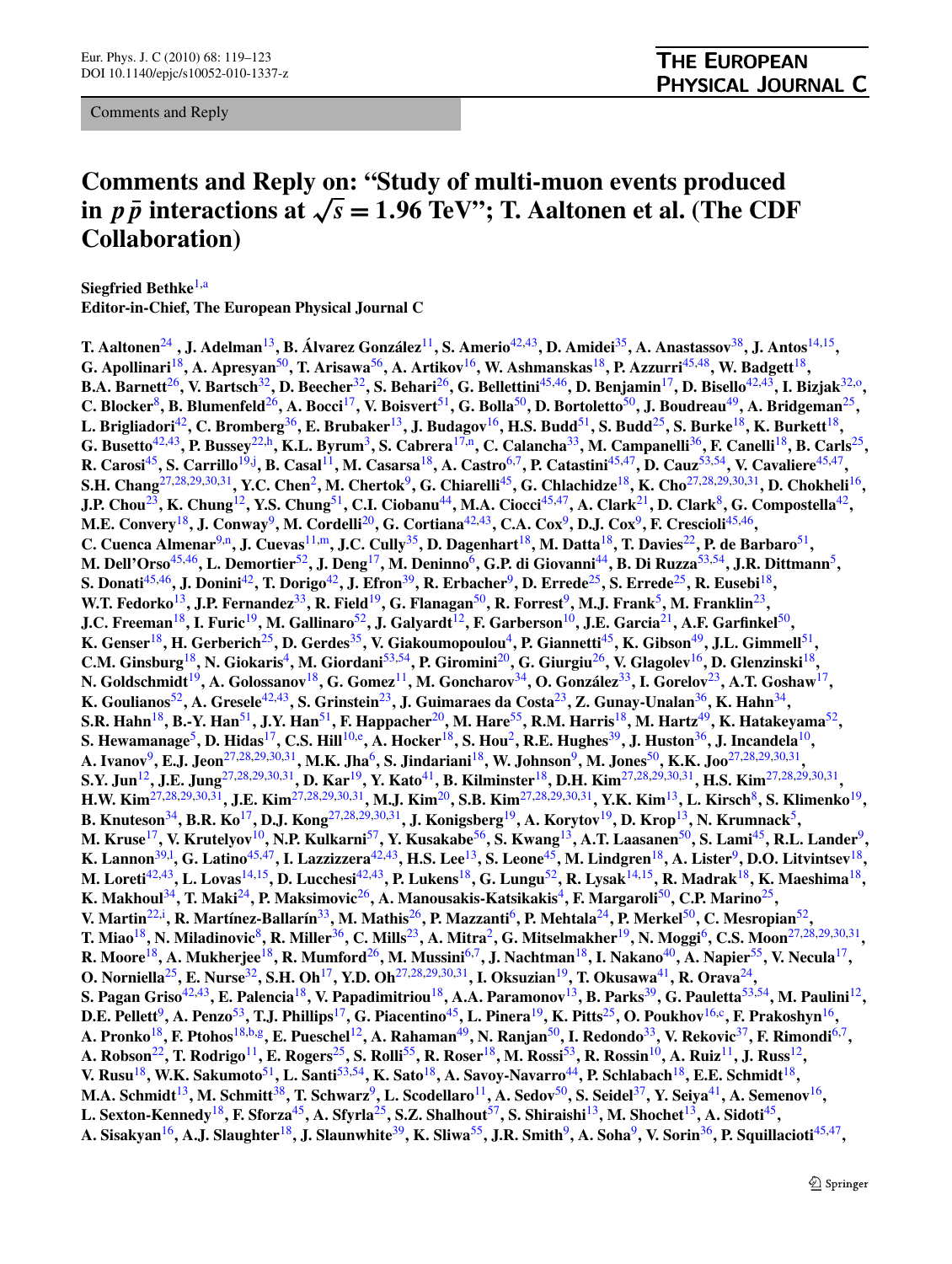<span id="page-3-0"></span>

| R.St. Denis <sup>22</sup> , D. Stentz <sup>38</sup> , J. Strologas <sup>37</sup> , G.L. Strycker <sup>35</sup> , J.S. Suh <sup>27,28,29,30,31</sup> , A. Sukhanov <sup>19</sup> , I. Suslov <sup>16</sup> ,                              |
|------------------------------------------------------------------------------------------------------------------------------------------------------------------------------------------------------------------------------------------|
| R. Takashima <sup>40</sup> , R. Tanaka <sup>40</sup> , M. Tecchio <sup>35</sup> , P.K. Teng <sup>2</sup> , K. Terashi <sup>52</sup> , J. Thom <sup>18,f</sup> , A.S. Thompson <sup>22</sup> ,                                            |
| G.A. Thompson <sup>25</sup> , P. Ttito-Guzmán <sup>33</sup> , S. Tokar <sup>14,15</sup> , K. Tollefson <sup>36</sup> , S. Torre <sup>20</sup> , D. Torretta <sup>18</sup> , P. Totaro <sup>53,54</sup> ,                                 |
| S. Tourneur <sup>44</sup> , M. Trovato <sup>45</sup> , S.-Y. Tsai <sup>2</sup> , S. Vallecorsa <sup>21</sup> , N. van Remortel <sup>24,d</sup> , A. Varganov <sup>35</sup> , E. Vataga <sup>45,48</sup> ,                                |
|                                                                                                                                                                                                                                          |
| F. Vázquez <sup>19,j</sup> , G. Velev <sup>18</sup> , C. Vellidis <sup>4</sup> , V. Veszpremi <sup>50</sup> , M. Vidal <sup>33</sup> , R. Vidal <sup>18</sup> , I. Vila <sup>11</sup> , R. Vilar <sup>11</sup> , T. Vine <sup>32</sup> , |
| M. Vogel <sup>37</sup> , G. Volpi <sup>45,46</sup> , R.G. Wagner <sup>3</sup> , R.L. Wagner <sup>18</sup> , T. Wakisaka <sup>41</sup> , S.M. Wang <sup>2</sup> , B. Whitehouse <sup>55</sup> ,                                           |
| E. Wicklund <sup>18</sup> , S. Wilbur <sup>13</sup> , P. Wittich <sup>18, f</sup> , S. Wolbers <sup>18</sup> , C. Wolfe <sup>13</sup> , T. Wright <sup>35</sup> , X. Wu <sup>21</sup> , K. Yamamoto <sup>41</sup> ,                      |
| U.K. Yang <sup>13,k</sup> , Y.C. Yang <sup>27,28,29,30,31</sup> , K. Yorita <sup>13</sup> , T. Yoshida <sup>41</sup> , G.B. Yu <sup>51</sup> , I. Yu <sup>27,28,29,30,31</sup> , S.S. Yu <sup>18</sup> , J.C. Yun <sup>18</sup> ,        |
| A. Zanetti <sup>53</sup> , X. Zhang <sup>25</sup> , S. Zucchelli <sup>6,7</sup>                                                                                                                                                          |
| <sup>1</sup> MPI für Physik, Föhringer Ring 6, 80805 München, Germany                                                                                                                                                                    |
|                                                                                                                                                                                                                                          |
| <sup>2</sup> Institute of Physics, Academia Sinica, Taipei, Taiwan 11529, Republic of China                                                                                                                                              |
| <sup>3</sup> Argonne National Laboratory, Argonne, IL 60439, USA                                                                                                                                                                         |
| <sup>4</sup> University of Athens, 157 71 Athens, Greece                                                                                                                                                                                 |
| <sup>5</sup> Baylor University, Waco, TX 76798, USA                                                                                                                                                                                      |
| <sup>6</sup> Istituto Nazionale di Fisica Nucleare Bologna, 40127 Bologna, Italy                                                                                                                                                         |
| <sup>7</sup> Istituto Nazionale di Fisica Nucleare Bologna, University of Bologna, 40127 Bologna, Italy                                                                                                                                  |
| <sup>8</sup> Brandeis University, Waltham, MA 02254, USA                                                                                                                                                                                 |
| <sup>9</sup> University of California, Davis, CA 95616, USA                                                                                                                                                                              |
| <sup>10</sup> University of California, Santa Barbara, CA 93106, USA                                                                                                                                                                     |
| <sup>11</sup> Instituto de Fisica de Cantabria, CSIC-University of Cantabria, 39005 Santander, Spain<br><sup>12</sup> Carnegie Mellon University, Pittsburgh, PA 15213, USA                                                              |
| <sup>13</sup> Enrico Fermi Institute, University of Chicago, Chicago, IL 60637, USA                                                                                                                                                      |
| <sup>14</sup> Comenius University, 842 48 Bratislava, Slovakia                                                                                                                                                                           |
| <sup>15</sup> Institute of Experimental Physics, 040 01 Kosice, Slovakia                                                                                                                                                                 |
| <sup>16</sup> Joint Institute for Nuclear Research, 141980 Dubna, Russia                                                                                                                                                                 |
| <sup>17</sup> Duke University, Durham, NC 27708, USA                                                                                                                                                                                     |
| <sup>18</sup> Fermi National Accelerator Laboratory, Batavia, IL 60510, USA                                                                                                                                                              |
| <sup>19</sup> University of Florida, Gainesville, FL 32611, USA                                                                                                                                                                          |
| <sup>20</sup> Laboratori Nazionali di Frascati, Istituto Nazionale di Fisica Nucleare, 00044 Frascati, Italy                                                                                                                             |
| <sup>21</sup> University of Geneva, 1211 Geneva 4, Switzerland<br><sup>22</sup> Glasgow University, Glasgow G12 8QQ, UK                                                                                                                  |
| <sup>23</sup> Harvard University, Cambridge, MA 02138, USA                                                                                                                                                                               |
| <sup>24</sup> Division of High Energy Physics, Department of Physics, University of Helsinki and Helsinki Institute of Physics, 00014, Helsinki, Finland                                                                                 |
| <sup>25</sup> University of Illinois, Urbana, IL 61801, USA                                                                                                                                                                              |
| <sup>26</sup> The Johns Hopkins University, Baltimore, MD 21218, USA                                                                                                                                                                     |
| <sup>27</sup> Center for High Energy Physics, Kyungpook National University, Daegu 702-701, Korea                                                                                                                                        |
| <sup>28</sup> Seoul National University, Seoul 151-742, Korea                                                                                                                                                                            |
| <sup>29</sup> Sungkyunkwan University, Suwon 440-746, Korea                                                                                                                                                                              |
| <sup>30</sup> Korea Institute of Science and Technology Information, Daejeon, 305-806, Korea                                                                                                                                             |
| <sup>31</sup> Chonnam National University, Gwangju, 500-757, Korea<br><sup>32</sup> University College London, London WC1E 6BT, UK                                                                                                       |
| Centro de Investigaciones Energeticas Medioambientales y Tecnologicas, 28040 Madrid, Spain                                                                                                                                               |
| <sup>34</sup> Massachusetts Institute of Technology, Cambridge, MA 02139, USA                                                                                                                                                            |
| <sup>35</sup> University of Michigan, Ann Arbor, MI 48109, USA                                                                                                                                                                           |
| <sup>36</sup> Michigan State University, East Lansing, MI 48824, USA                                                                                                                                                                     |
| <sup>37</sup> University of New Mexico, Albuquerque, NM 87131, USA                                                                                                                                                                       |
| <sup>38</sup> Northwestern University, Evanston, IL 60208, USA                                                                                                                                                                           |
| <sup>39</sup> The Ohio State University, Columbus, OH 43210, USA                                                                                                                                                                         |
| <sup>40</sup> Okayama University, Okayama 700-8530, Japan                                                                                                                                                                                |
| <sup>41</sup> Osaka City University, Osaka 588, Japan<br><sup>42</sup> Istituto Nazionale di Fisica Nucleare, Sezione di Padova-Trento, 35131 Padova, Italy                                                                              |
| <sup>43</sup> Istituto Nazionale di Fisica Nucleare, University of Padova, 35131 Padova, Italy                                                                                                                                           |
| <sup>44</sup> LPNHE, Universite Pierre et Marie Curie/IN2P3-CNRS, UMR7585, Paris, 75252 France                                                                                                                                           |
| <sup>45</sup> Istituto Nazionale di Fisica Nucleare Pisa, 56127 Pisa, Italy                                                                                                                                                              |
| <sup>46</sup> Istituto Nazionale di Fisica Nucleare Pisa, University of Pisa, 56127 Pisa, Italy                                                                                                                                          |
| <sup>47</sup> Istituto Nazionale di Fisica Nucleare Pisa, University of Siena, 56127 Pisa, Italy                                                                                                                                         |
| <sup>48</sup> Istituto Nazionale di Fisica Nucleare Pisa, Scuola Normale Superiore, 56127 Pisa, Italy                                                                                                                                    |
| <sup>49</sup> University of Pittsburgh, Pittsburgh, PA 15260, USA                                                                                                                                                                        |
| <sup>50</sup> Purdue University, West Lafayette, IN 47907, USA                                                                                                                                                                           |
| <sup>51</sup> University of Rochester, Rochester, NY 14627, USA<br><sup>52</sup> The Rockefeller University, New York, NY 10021, USA                                                                                                     |
| 53 Istituto Nazionale di Fisica Nucleare Trieste/Udine, 34100 Trieste, Italy                                                                                                                                                             |
|                                                                                                                                                                                                                                          |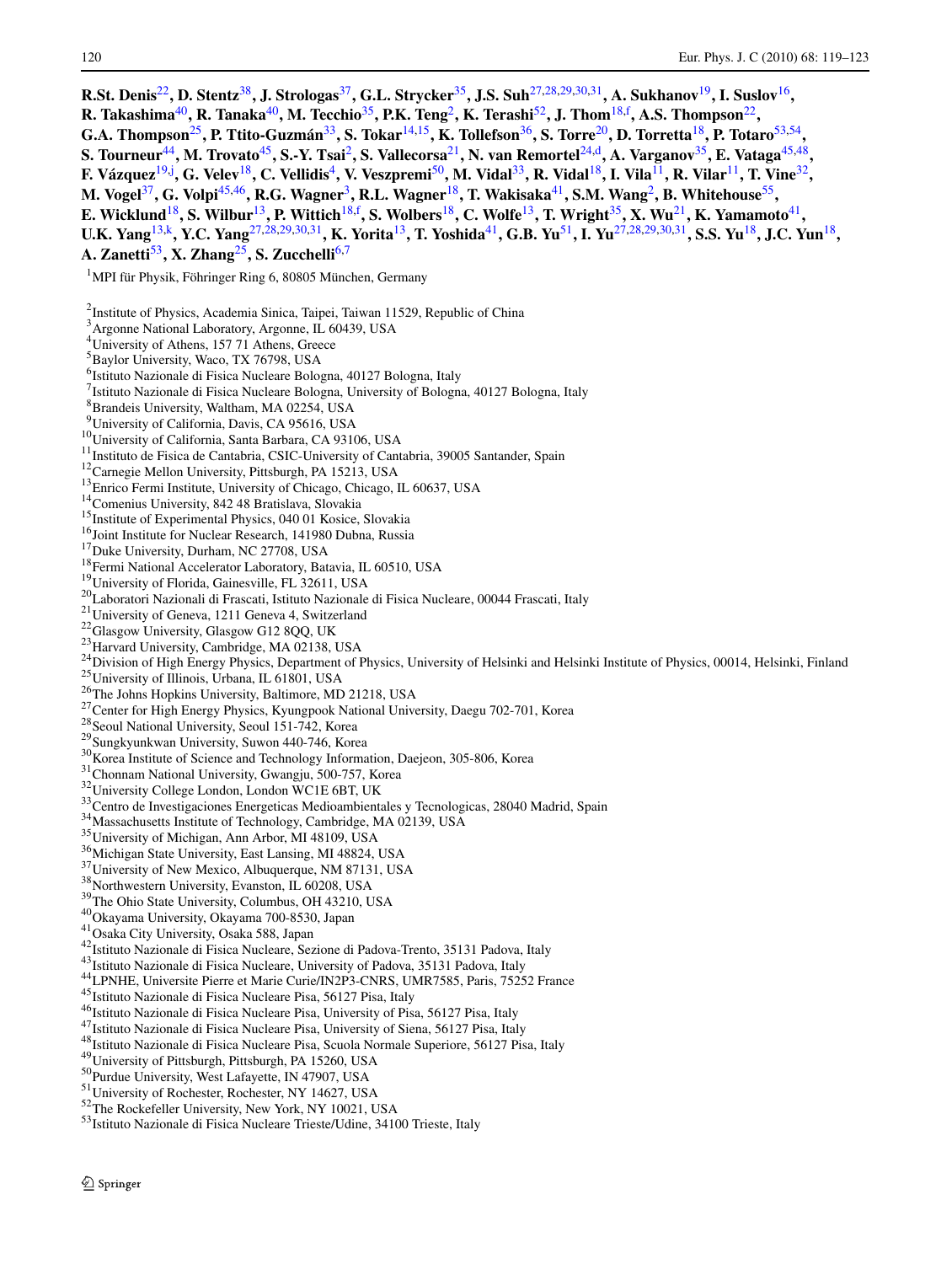Received: 22 March 2010 / Published online: 12 June 2010 © The Author(s) 2010. This article is published with open access at Springerlink.com

**Abstract** The European Physical Journal C—Particles and Fields—publishes scientific manuscripts of relevance to the scientific community following careful and strict peer reviewing and, whenever appropriate and necessary, through discussion with the authors, so as to optimise scientific content and style of presentation prior to publication. In some cases significant disagreement between authors and referees (and/or editors) of the journal cannot be resolved despite all efforts and best of intentions. While the journal notwithstanding any appeals—retains the right to reject such manuscripts, the editors of this journal may decide, in cases deemed of exceptional interest and potential significance for the field, to accept the manuscript for publication, to amend it by "comments" of the editor(s) in charge and, if appropriate, by a "reply" of the authors of the commented manuscript.

The present comment is on "Study of multi-muon events produced in  $p\bar{p}$  interactions at  $\sqrt{s} = 1.96$  TeV" by T. Aaltonen et al. (the CDF Collaboration, Eur. Phys. J. C, [2010](#page-6-0), doi[:10.1140/epjc/s10052-010-1336-0](http://dx.doi.org/10.1140/epjc/s10052-010-1336-0)).

dVisitor from Universiteit Antwerpen, 2610 Antwerp, Belgium.

eVisitor from University of Bristol, Bristol BS8 1TL, United Kingdom.

hVisitor from Royal Society of Edinburgh/Scottish Executive Support Research Fellow.

<sup>i</sup>Visitor from University of Edinburgh, Edinburgh EH9 3JZ, United Kingdom.

j Visitor from Universidad Iberoamericana, Mexico D.F., Mexico.

kVisitor from University of Manchester, Manchester M13 9PL, England.

<sup>1</sup>Visitor from University of Notre Dame, Notre Dame, IN 46556, USA. mVisitor from University de Oviedo, E-33007 Oviedo, Spain.

nVisitor from IFIC (CSIC-Universitat de Valencia), 46071 Valencia, Spain.

#### **1 Comments: introductory statements**

The "Study on multi muon events*...*" by the CDF collaboration is a case of significant disagreement between the authors, i.e. about 400 respected scientists who signed the paper, and several referees who have trustfully been asked by EPJC to evaluate the manuscript. According to the belief of the editors, the paper contains scientific information which may be of high interest to the scientific community as a whole, notwithstanding the remaining doubts of the referees which are, in large parts, shared by the editors of the journal. EPJC therefore has decided to publish the manuscript, named "article" in the following, but to amend it with the following comments:

#### **2 Comments of the editors**

The authors report about an excess of events recorded with the CDF detector at the Tevatron collider using a dimuon trigger and data selection as previously applied in studies of heavy flavour production. An excess of 153895 events (of a total of 743006 triggered) is claimed which cannot be explained by known standard sources. The standard sources, including prompt plus heavy flavour contribution, are called "P+HF" by the authors, and are defined by a subset of the same data where additional vertex quality requirements, socalled "tight SVX", are applied to the muon candidates. Assuming an efficiency of 24.4% of the "tight SVX" selection, the observed amount of 143743 events after those additional cuts correspond to an expectation of 589111 events without those cuts, leading to an excess of  $743006 - 589111 =$ 153895 *(*±4829*)* events in the total event sample.

These excess events, collectively called "ghost events" by the authors, explain the disagreement between previous studies of the inclusive production cross section of b-quark events, which gave too high values if compared to the theoretical QCD expectation with no vertex constraints of the muons were applied, while being in good agreement with QCD if vertex constraints were used.

The authors also report on studies of the general nature of these "ghost events", like their impact parameter distributions, the number of additional muons and their properties in turn (invariant mass distributions and impact parameter distributions), which cannot be explained by the authors in

<span id="page-4-0"></span><sup>&</sup>lt;sup>54</sup>University of Trieste/Udine, 33100 Udine, Italy <sup>55</sup>Tufts University, Medford, MA 02155, USA 56Waseda University, Tokyo 169, Japan 57Wayne State University, Detroit, MA 48201, USA

<sup>a</sup> e-mail: [bethke@mppmu.mpg.de](mailto:bethke@mppmu.mpg.de)

<sup>&</sup>lt;sup>b</sup> e-mail: [ptohos@fnal.gov](mailto:ptohos@fnal.gov)

cDeceased.

f Visitor from Cornell University, Ithaca, NY 14853, USA.

gVisitor from University of Cyprus, Nicosia 1678, Cyprus.

<sup>&</sup>lt;sup>o</sup>On leave from J. Stefan Institute, Ljubljana, Slovenia.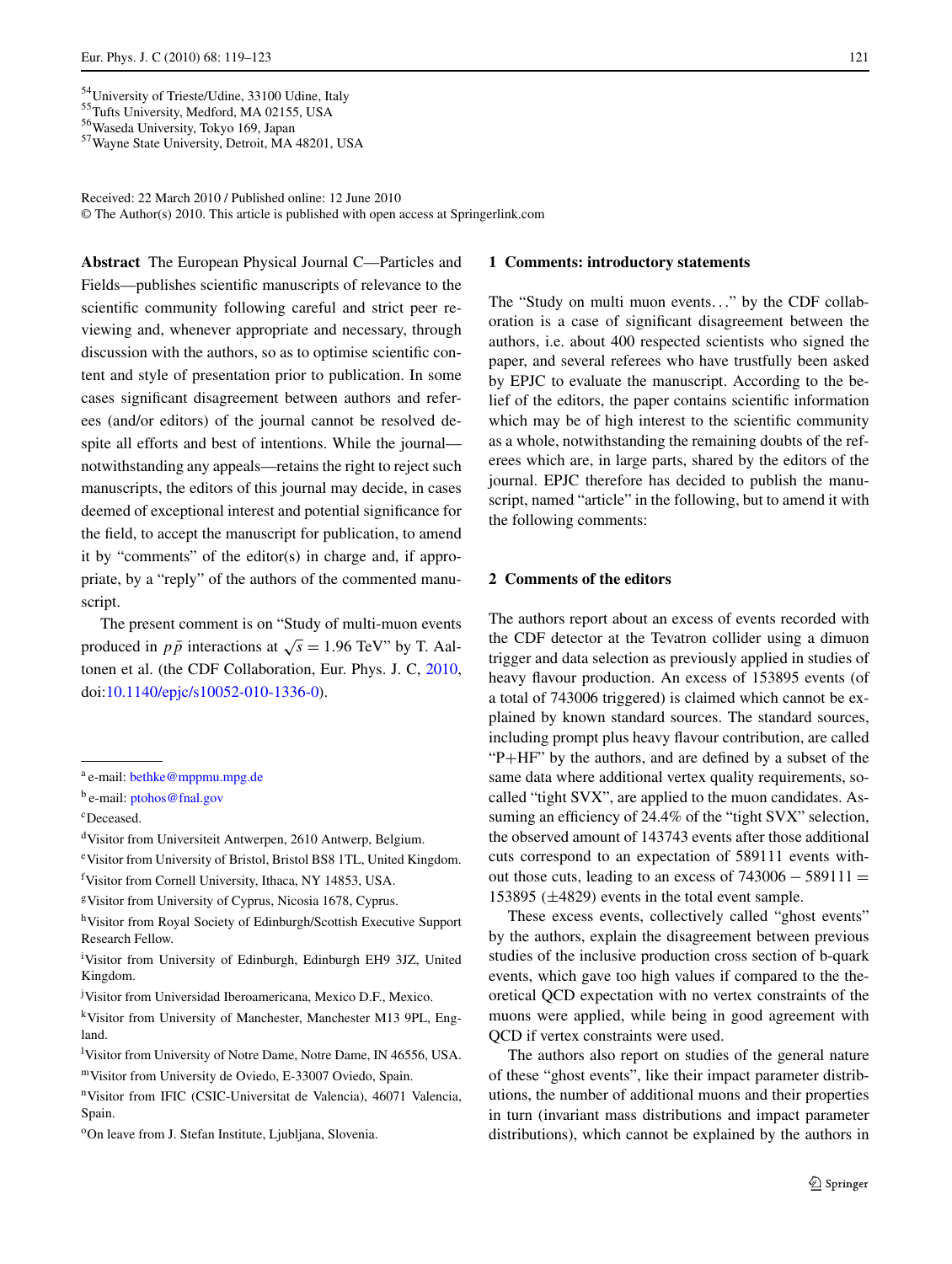terms of their current understanding of the detector, the trigger and the event reconstruction.

The referees mainly criticise and comment on the following issues:

- the applicability of the 24.4% efficiency for dimuons with tight SVX constraints, obtained from data and simulations, to define the "p+HF" part of the dimuon sample without SVX constraint is questioned. Phrased differently, there is doubt that the efficiency of selecting dimuons from standard "P+HF" sources, including heavy quarkonia decays but also in- flight decays of kaons and pions as well as punch-through and scattering processes in the detector material, will be independent of applying SVX constraints.
- in the course of describing their studies of the nature of the "ghost" events, the authors admit that standard processes other than heavy quarkonia decays, i.e. (as listed above) in-flight decays, scattering and punchthrough, are able to explain about 50% of the number of "ghost" events, and even a full account of "ghost" events by these processes cannot currently be excluded. Unless these backgrounds cannot be estimated with a precision and reliability much better than suggested by those remarks, the basic theme of the paper is in doubt.
- If the additional background to the "ghost" events cannot be reliably modelled, it may be no surprise that such events have properties that do not conform to the (standard P+HF) expectations.

The referees suggest that the only possible conclusion within the limitations of the present background estimate is that "ghost" events are most likely due to ordinary sources. While this assumption cannot be proven by the referees nor can it be disproven by the authors, the editors of this journal find it necessary and adequate, especially in view of the upcoming data from experiments at the Large Hadron Collider, to officially spread the knowledge of a potential source of disagreements between collider data and the standard model expectation at the Tevatron. It was therefore decided to accept a short version of the paper for publication, and to amend it with supplementary material consisting of a longer and more detailed version of this manuscript. The supplement is accessible as Electronic Supplementary Material of the published article [\[1](#page-6-0)], and is not by itself a peer-reviewed article of this journal.

#### **3 Reply: introductory statements**

The CDF Collaboration acknowledges that there has been significant disagreement between the authors and reviewers of this manuscript.

We thank the editors of this journal for their willingness to publish this manuscript and wholeheartedly agree that this work, and the issues that are associated with it, should be presented to the community. Furthermore, we appreciate the opportunity to respond to the Editors' comments on the manuscript.

#### **4 Responses to the editors' comments**

After a concise, accurate description of the manuscript, the editors raise three main criticisms of the analysis. We will address each of these.

#### – *On the applicability of the 24.4% efficiency calculated for "tight" SVX muons.*

The efficiency for the "tight" SVX selection is measured directly from data, using samples of muons from known signatures (e.g.  $J/\psi \rightarrow \mu^+\mu^-$ ,  $\gamma \rightarrow \mu^+\mu^-$ , etc.). The muons are identified without the use of microvertex information, then we simply ask what fraction of these muons have the relevant requirements to be "tight" SVX muons. We then make a small  $[O(1\%)]$  correction to the efficiency to account for the different kinematics of the control samples.

Given that the "tight" SVX efficiency is derived directly from data using extremely pure samples of muons, we have no reason to doubt its validity. As a crosscheck, we show in the manuscript that we can release the tight SVX requirements and correctly predict the number of  $J/\psi \rightarrow \mu^+\mu^$ events which pass the "loose" SVX criteria.

Since we explicitly measure the SVX efficiency using samples of muons, we agree with the point that the "tight" SVX efficiency might be different for hadrons that produce fake muons either by punch-through or in-flight decays. As we describe in the manuscript, we assess each of these sources separately.

Finally, the motivation of this manuscript is to point out that the "ghost" background was unaccounted for in prior analyses. The comparison of the 24*.*4% efficiency for muons to the 19*.*3% observed efficiency is in fact the first indication that there is an additional background in the sample that was not previously identified.

#### – *On the possibility that the entire ghost sample can be explained by in-flight decay.*

The in-flight decay background is estimated from a Monte Carlo (MC) simulation of generic  $2 \rightarrow 2$  processes. The editors correctly state that we admit that this background estimation is limited in its reliability. Although the in-flight decay rate derived from MC accounts for approximately 1*/*3 of the ghost sample, in terms of *rate only*, it is possible that the entire ghost sample could be explained by in-flight decays of kaons and pions.

However, we have significantly more information than simply the number of ghost events. In particular, two other